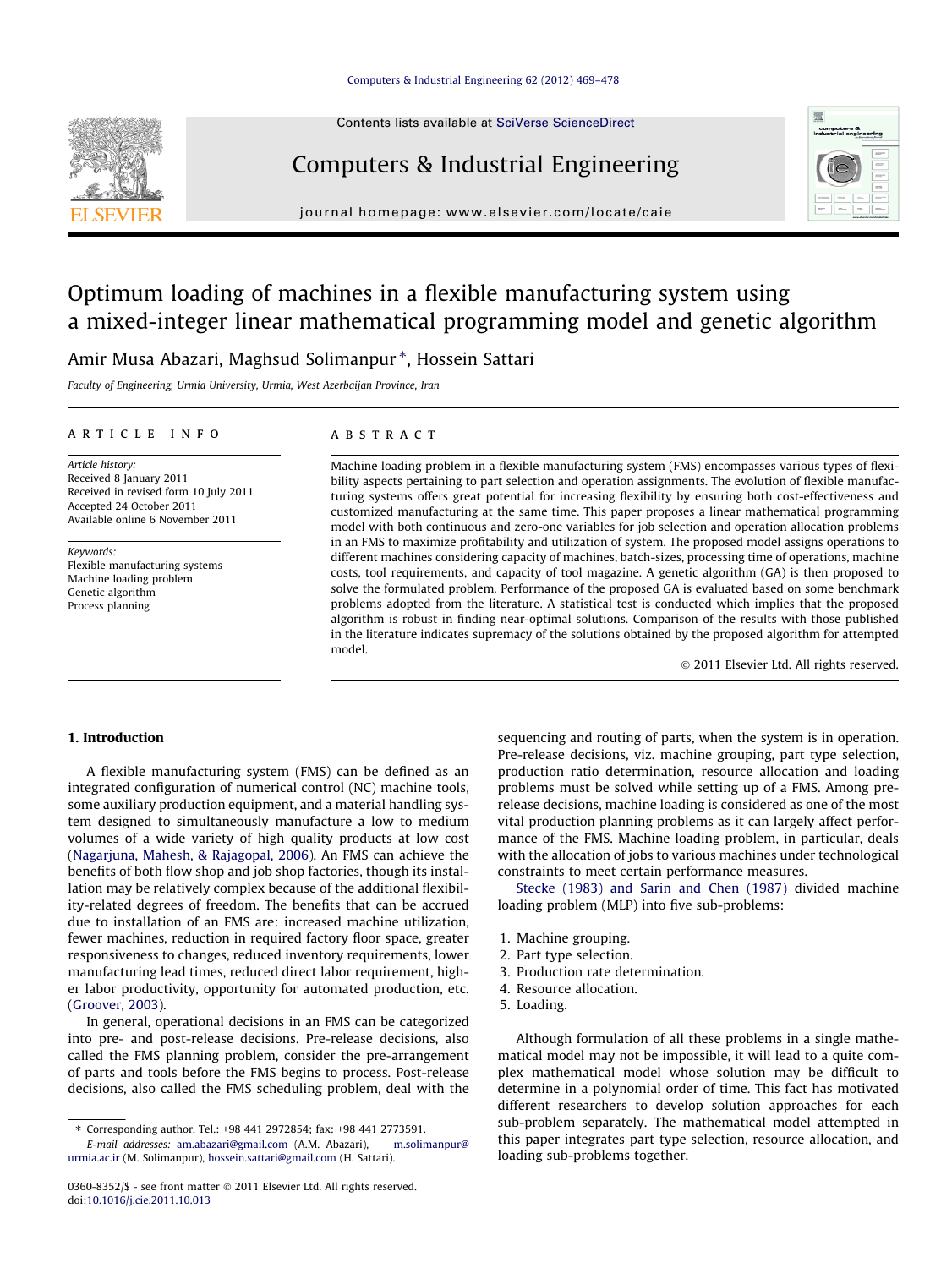From a managerial viewpoint, several objectives may be affected by the solution of machine loading problem. [Stecke \(1983\)](#page--1-0) has outlined six objectives in loading an FMS:

- 1. Balancing the machine processing time.
- 2. Minimizing the number of movements.
- 3. Balancing the workload per machine for a system of groups of pooled machines of equal sizes.
- 4. Unbalancing the workload per machine for a system of pooled machines of unequal sizes.
- 5. Filling the tool magazines as densely as possible.
- 6. Maximizing the sum of priorities of operations.

This paper is organized as follows: Section 2 reviews some research studies in the field of machine loading problem and then presents the objective of this paper. Section 3 describes in detail the machine loading problem. A mathematical model is formulated in this section to represent the attempted problem. A genetic algorithm is proposed in Section [4](#page--1-0) to solve the proposed mathematical model. Some benchmark problems adopted from the literature are solved in Section [5](#page--1-0) to evaluate performance of the proposed algorithm as compared to methods available in the literature. Section [6](#page--1-0) includes conclusions and discussions.

#### 2. Literature review

[Ammons, Lofgren, and McGinnis \(1985\)](#page--1-0) resolve the machine loading problem (MLP) considering two objectives, namely balancing workload and minimizing work stations visits. [Shankar and](#page--1-0) [Tzen \(1985\)](#page--1-0) consider balancing workload and meeting due-date of part types. [Tiwari, Hazarika, Jaggi, Vidyarthi, and Mukhopadhyay](#page--1-0) [\(1997\) and Mukhopadhyay, Midha, and Krishna \(1992\)](#page--1-0) tackle MLP using heuristic approaches with an objective of minimizing system unbalance and maximizing throughput. [Kazerooni, Chan, and](#page--1-0) [Abhary \(1997\)](#page--1-0) investigated the operational problems of FMSs through simulation, and evaluated different combinations of scheduling rules by a fuzzy integrated decision-making support system. [Swarnkar and Tiwari \(2004\)](#page--1-0) develop a systematic integrated procedure and use a hybrid tabu search and simulated annealing-based heuristic for solving it. They consider minimization of system unbalance and maximization of throughput by taking into account the technological constraints such as available machining time and tool slots on machines. [Chan and Chan \(2004\)](#page--1-0) presented a simulation study to evaluate the performance of a flexible manufacturing system (FMS) in terms of makespan, average flow time, average delay time at local buffers and average machine utilization, subject to different control strategies which include routing flexibilities and dispatching rules. [Chan, Chung, Chan,](#page--1-0) [Finke, and Tiwari \(2006\)](#page--1-0) considered machine maintenance constraint in the scheduling of distributed flexible manufacturing systems. They simultaneously solved two issues by genetic algorithm with dominant genes approach: (i) allocation of jobs to suitable factories and (ii) determination of the production scheduling in each factory. [Prakash, Khilwani, Tiwari, and Cohen \(2008\)](#page--1-0) used a modified immune algorithm for MLP with the objectives same as [Swarnkar and Tiwari \(2004\)](#page--1-0) and considered both under-utilized and over-utilized times on machines for calculating system unbalance. [Biswas and Mahapatra \(2007\)](#page--1-0) proposed swarm optimization approach to solve the MLP in a random FMS with the objective function of minimization of system unbalance. In continuation, [Biswas and Mahapatra \(2008\)](#page--1-0) developed a modified particle swarm optimization for solving the MLP already published in [Biswas and Mahapatra \(2007\)](#page--1-0). The MLP is formulated as a bi-criterion problem in [Yogeswaran, Ponnambalam, and Tiwari](#page--1-0) [\(2007\),](#page--1-0) where minimization of system unbalance and maximization of system throughput are optimized through a hybrid genetic algorithm and simulated annealing. [Chan and Swarnkar \(2006\)](#page--1-0) treated this problem as the machine-tool operation allocation with the objective to determine the optimal machine tool combination and the assignment of operations to the available machines while maintaining the machining cost and set up cost within certain limits. They used a fuzzy goal programming model to tackle this problem and then used ant colony approach for solving it.

[Chan, Bhagwat, and Wadhwa \(2008\)](#page--1-0) presented a comparative study of an FMS operating under real-time control, review-period-based control and reactive control. They also focused on the comparative performances of the key parameters such as routing flexibility and control strategies of an FMS operating under different modes of a decision-and-information system.

[Prakash et al. \(2008\)](#page--1-0) developed an algorithm based on ant colony optimization for handling such a complex solution space. [Prak](#page--1-0)[ash, Chan, and Deshmukh \(2011\)](#page--1-0) addressed scheduling problem in flexible manufacturing with a knowledge-based genetic algorithm approach.

The references reviewed above have provided insights about machine loading problem (MLP) and have presented different solution approaches for solving MLP. As defined above, an FMS is a set of flexible NC machines coupled with an automated material handling system, operating under the control of a central computer. Hence, an FMS is normally an expensive manufacturing unit and therefore its management is crucial for a desired utilization and less investment risk. One of the important aspects in the effective utilization of an FMS is to reduce the costs of under-utilized and over-utilized times of machines. Despite the existing literature on MLPs, this paper provides an accurate and realized formulation to calculate these times. Additionally, the solution approach proposed in this paper takes into account many real parameters including capacity of machines, batch-sizes, processing times of operations, machining costs, tool requirements, and capacity of tool magazine. Due to the comprehensiveness of the proposed approach, it provides practical solutions for loading machines in an FMS.

#### 3. Mathematical formulation

#### 3.1. Problem environment

The FMS studied in this paper consists of a number of multifunctional CNC machines and tools with the potential to execute several operations, automated material handling devices and other amenities, where several types of jobs arrive with varied processing requirements. Jobs are available in batches and some of them are to be selected for processing during a given planning horizon. Job selection and loading constitute two major components of a tactical planning problem of any FMS.

The MLP can be defined as ''...given a set of jobs to be produced, a set of tools that are needed for processing the jobs on a set of machines, and using a set of resources such as material handling systems, pallets and fixtures, how the jobs are to be assigned and tools be allocated so that some measures of productivity are optimized'' [\(Swarnkar & Tiwari, 2004\)](#page--1-0).

A job includes one or more operations and each of them can be performed by one or more machines. It is assumed that the particularities related to the production requirements of the job, number of operations for each job and their machining time and number of tool slots required by each operation of each job are known in advance. Essential and optional types of operations are allied with each job. Essential operations of a job means that this operation can be performed only on a particular machine using a certain number of tool slots whereas optional operations imply that they